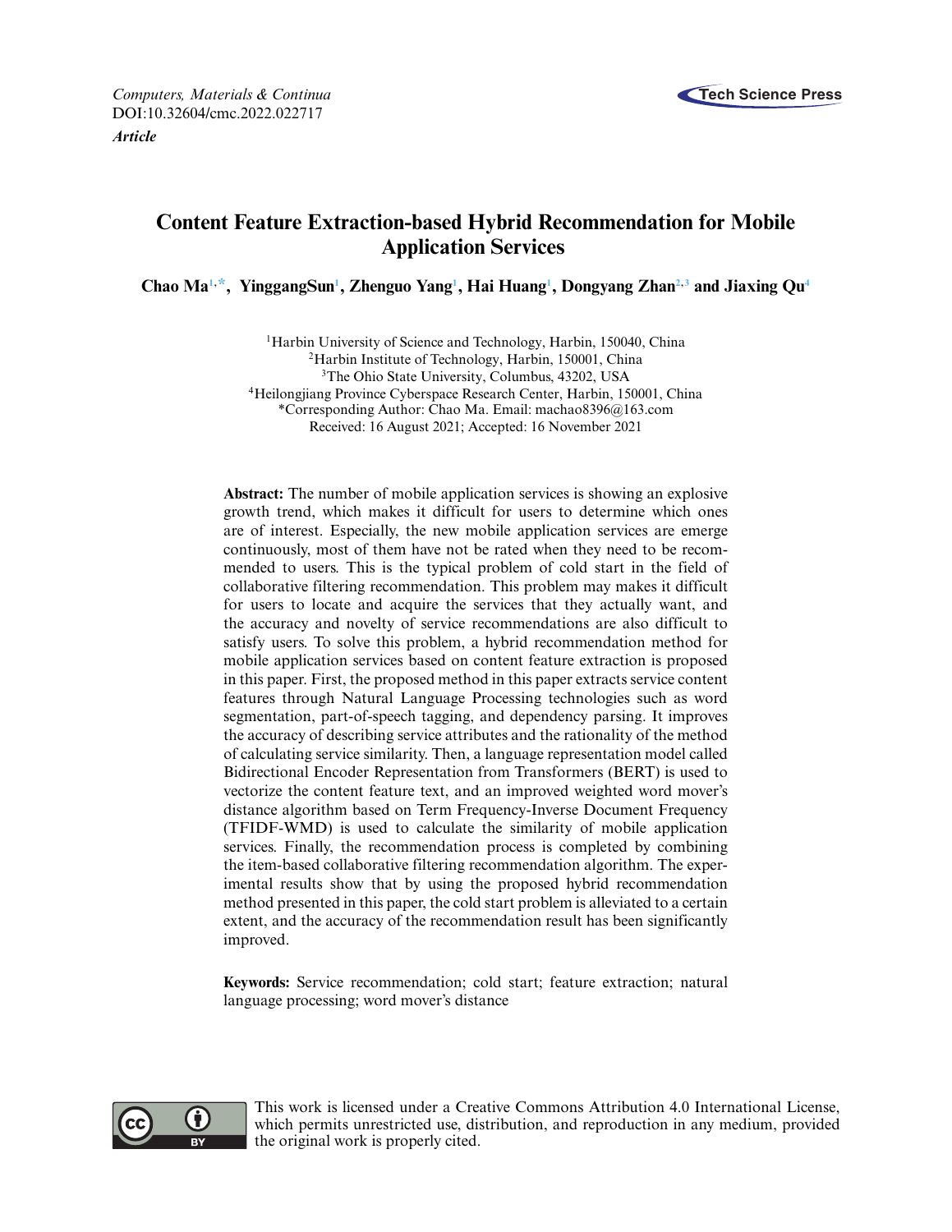#### **1 Introduction**

As the mobile communication technology continues to grow, the coverage of intelligent mobile terminal devices continues to expand, and the number of mobile application services is showing an explosive growth trend, then the problem of information overload in the field of mobile application service comes with it [\[1\]](#page-15-0). The recommendation system emerged as an effective means to solve the problem of information overload. The current recommendation system of mobile application services includes both the design and research of user models, as well as the ranking and screening of mobile application services. On the one hand, the reasonable integration of the two can provide users with personalized information and improve the quality of services. On the other hand, it can make users rely on the system and reduce the loss of users.

Since the recommendation system was proposed, there are several recommended strategies recognized in this field, which mainly include the following: collaborative filtering, content-based recommendation, and social network-based recommendation. Among them, the collaborative filtering recommendation algorithm has a wide range of applications in the fields of the online retail service, online taxi-hailing service, the online travel service, and so on [\[2–](#page-15-1)[4\]](#page-15-2). Collaborative filtering recommendation algorithm is one of the most widely used and most successful recommendation techniques in recommendation systems [\[5\]](#page-15-3). Collaborative filtering recommendations can be roughly divided into three types: User-based Collaborative Filtering, Item-based Collaborative Filtering Recommendation, and Model-based Collaborative Filtering Recommendation [\[6\]](#page-15-4).

However, when a new item is not rated by any user, or when a new user has not rated any item, then the most classic cold start problem in the collaborative filtering algorithm will appear. The cold start problem refers to the general problem of a recommendation system that lacks a large amount of user behavior data and item data in the initial stage that cannot carry out effectively personalized recommendation [\[7\]](#page-15-5). In recent years, with the development of machine learning technology and more and more scholars' in-depth research, some results have been achieved in solving different types of cold start problems, but there is still a lack of perfect solutions [\[8\]](#page-15-6). The effect of solving the cold start problem of the recommended system will have a direct impact on the performance of the recommended system.

Aiming at this problem, this paper proposes a hybrid recommendation method based on content feature extraction. This method extracts service content features through natural language processing (NLP) technologies such as word segmentation, part-of-speech tagging, and dependency parsing. Then, the Bidirectional Encoder Representation from Transformers (BERT) model is used to vectorize the content feature text, and an improved weighted word mover's distance TFIDF-WMD algorithm based on Term Frequency-Inverse Document Frequency (TF-IDF) is used to calculate the similarity of mobile application services. Finally, the recommendation process is completed by combining the item-based collaborative filtering recommendation algorithm.

The main contributions of this paper are as follows: (1) Based on NLP technology, a specific method for extracting the potential content features of mobile application services is proposed. This method improves the accuracy of describing mobile application service attributes and the rationality of the method of calculating mobile application service similarity. (2) A hybrid recommendation algorithm that combines the content features of mobile application service and user ratings is proposed. This algorithm effectively alleviates the cold start problem of the collaborative filtering recommendation system.

The remainder of this paper is structured as follows. In Section 2, we discuss previous work related to the proposed approach. In Section 3, we propose a hybrid recommendation method for mobile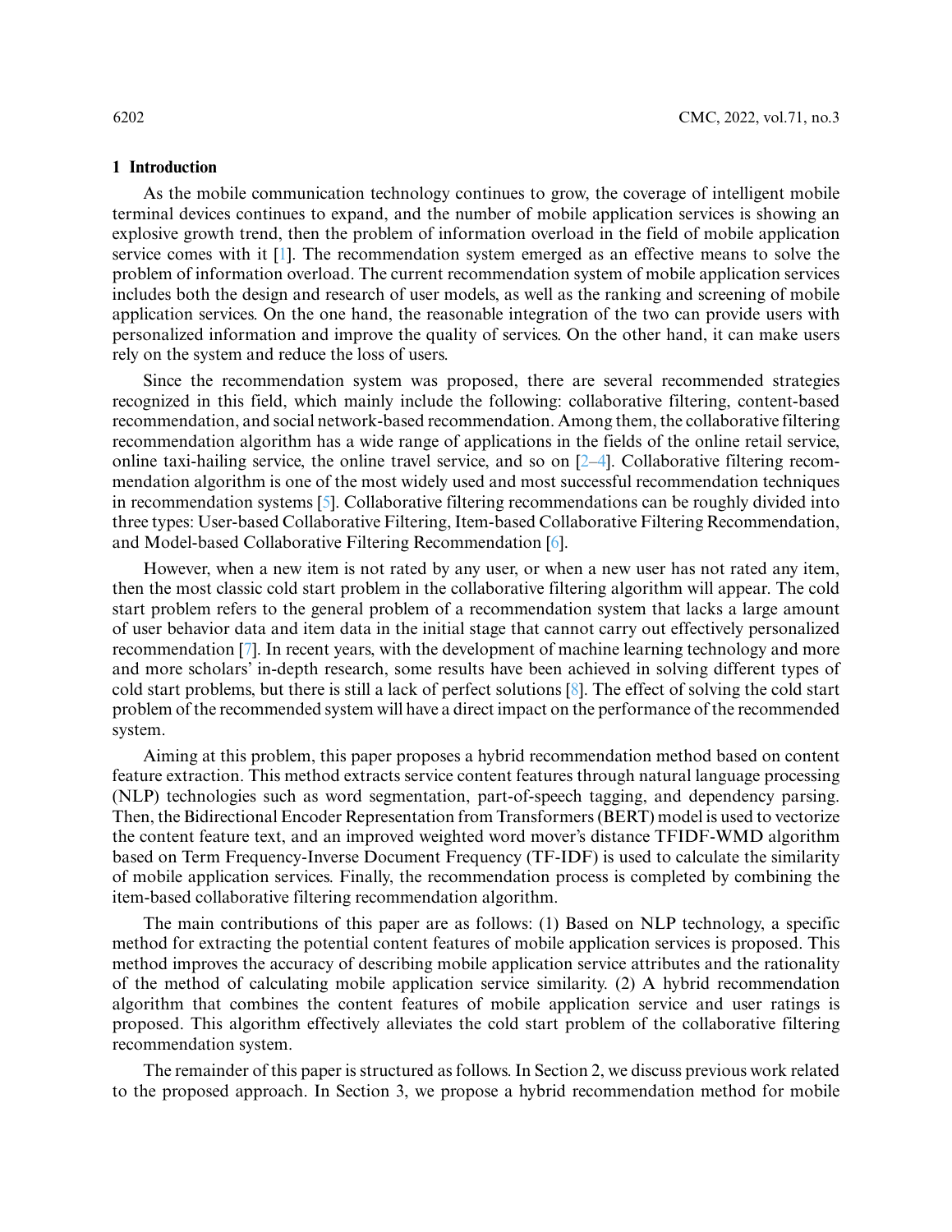application services based on content feature extraction. In Section 4, we conduct experiments to verify the effectiveness of the proposed method. Finally, we present the conclusions to this study.

#### **2 Related Works**

In recent years, service recommendation has become a relatively active research direction in the field of service computing, and many scholars have done in-depth research on it. Cold start problems in the recommendation system can be divided into two types: cold start problems for new users [\[9\]](#page-16-0) and cold start problems for new items [\[10\]](#page-16-1). The cold start problem of a new item is when a new item is added to the system, because it is a brand-new item that has not been rated by users, or because there are fewer users who have rated the item, the number of ratings is lower than a preset threshold, so the probability of this item being recommended is very small. Many scholars have put forward many solutions to this classic problem.

Faced with a large number of unrated new items, users often need to spend a lot of time to choose their favorite items. Many scholars have proposed different solutions to this problem. Feng et al. proposed a Deep Collaborative Latent Factor Model (DeepCLFM), which extracts deep nonlinear feature vectors of users and items from review embeddings through a bidirectional Gate Recurrent Unit (GRU). Additionally, DeepCLFM introduces the attention mechanism to measure the contribution of each review and adopts the matrix factorization module to learn latent factors according to the IDs of users and items. Finally, to fully integrate the deep nonlinear features and latent factors, DeepCLFM generates a deep interaction of them in the first and second-order fashion to predict the user's rating of the item [\[11\]](#page-16-2). Shen proposed a recommendation algorithm based on the combination of content and collaborative filtering. The main process of the algorithm is that the k-means clustering algorithm is used to cluster the users of the data set, then the appropriate weight of each attribute of the user is determined, and the new user is assigned to the appropriate class according to the clustering method of the user demographic characteristics, finally, the nearest neighbor of the new user is extracted. According to the item score of the nearest neighbor, calculating the pre-rating of a new user on a nonrated item and generating a list of recommendations [\[12\]](#page-16-3). Cai et al. used Convolutional Neural Network (CNN) to build a basic user-item matrix, and used the relationship between users and items to get user preferences, then combined user-friend preference relationships with the recommendation system to finally get the recommendation results [\[13\]](#page-16-4). Jiang et al. introduced the fuzzy matrix of item attributes, and used fuzzy clustering method to measure the relevance of items, then classified all item attributes. At the same time, the weight of item relevance is introduced in the calculation of user similarity, which makes the nearest neighbor search more accurate, thereby improving the accuracy of the recommendation result  $[14]$ . Liu et al. used the tag as a content of the item information, then a keyword vector is generated. At the same time, by introducing the label weight, it can avoid the influence of different items with different emphasis on the recommendation result, to further improve the accuracy of the recommendation algorithm [\[15\]](#page-16-6). He et al. proposed a hybrid recommendation algorithm that is provided by combining Latent Dirichlet Allocation\_Matrix Factorization (LDA\_MF), Latent Dirichlet Allocation\_Collaborative Filtering (LDA\_CF) and item-based collaborative filtering models. A large real data set is used to evaluate the proposed method  $[16]$ .

The traditional solution is to ask some internal users to pre-rate the new item before the item goes online, to achieve the purpose of accumulating raw data, thereby solving the problem of cold start of the new item. However, this method cannot fundamentally solve the cold start problem of a completely new item. Yu et al. proposed the tripartite graphs that are used to picture the relations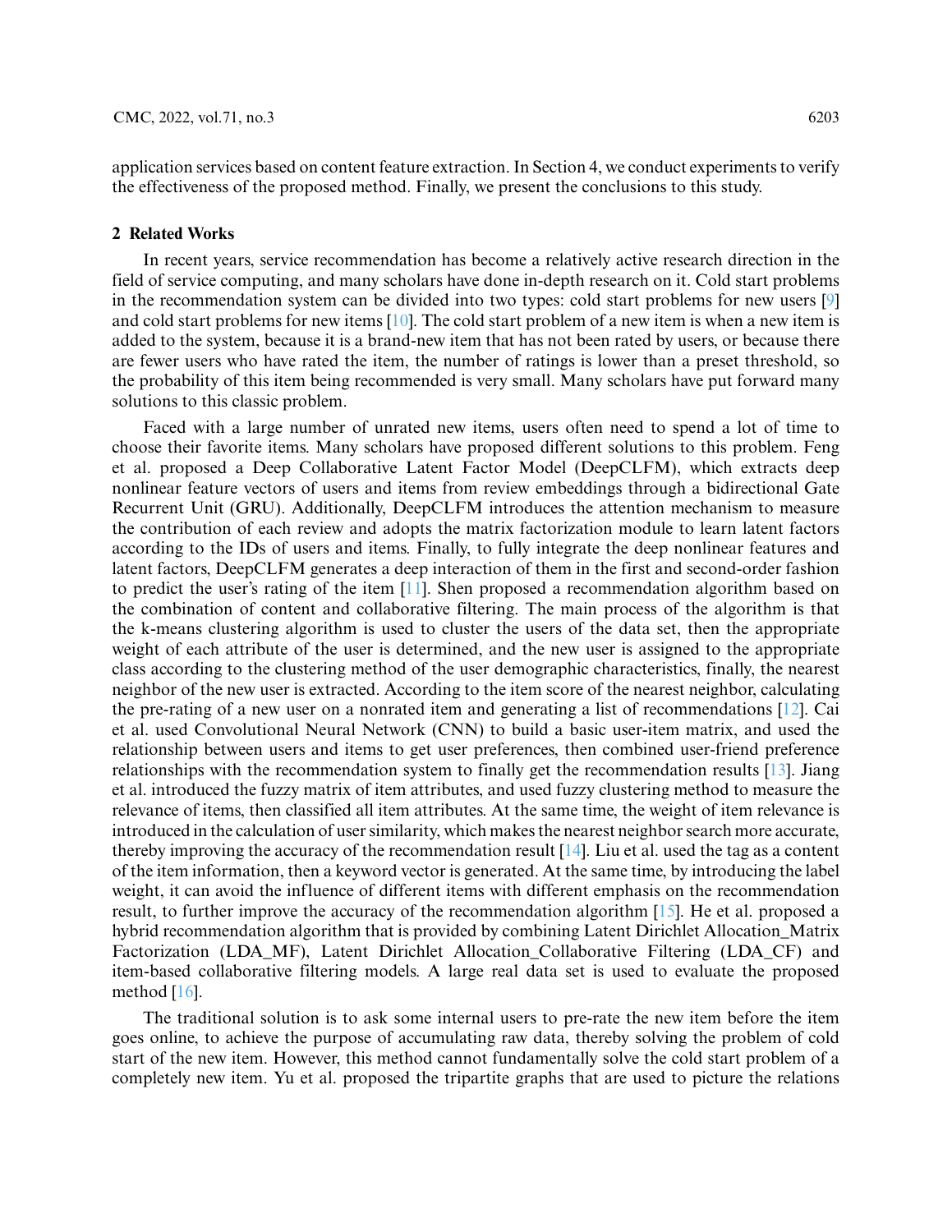among user-item-tag and user-item attribute. Combing information among users, tags, attributes of items, and time weights, the functions for predicting the rating are defined and a new personalized recommendation algorithm is constructed. This method is quite effective in solving the cold start problem of new items in the recommendation algorithm [\[17\]](#page-16-8). Wang et al. proposed a collaborative filtering recommendation algorithm based on item fusion auto-encoder. In the feature extraction, the inherent information of the item was used as the input of the auto-encoder, and the low-dimensional nonlinear feature representation was obtained by multidimensional dimensionality reduction. When constructing the model, the obtained low-dimensional features were integrated into the latent vector of the items in the matrix decomposition, and the user's historical interactive items were used to construct the user's latent vector, which alleviated the problem of cold start [\[18\]](#page-16-9). For solving the problem of cold start, Chen et al. proposed a collaborative filtering recommendation (CFR) algorithm combining singular value decomposition (SVD) and classification model (CM), which is called strongly connected components (SCC) algorithm. The classification model based on machine learning is used to obtain the recommended tags, and the collaborative filtering model based on SVD is used to obtain the items to be recommended [\[19\]](#page-16-10). For solving the problem of cold start of new users and new items in the collaborative filtering recommendation algorithm based on matrix factorization, Li et al. obtained the feature vectors of new users and new items by using the attribute-feature mapping algorithm based on K nearest neighbors. This method solves the cold start problem faced by this type of collaborative filtering algorithm [\[20\]](#page-16-11).

It can be seen from the above literature that the current service recommendation methods have the following problems:(1) In the current mobile application service recommendation methods, the mobile application services with a high predicted usage frequency are recommended for users, while ignoring new services that are less evaluated by most users. This leads to the problem of incomplete and inaccurate recommendations. (2) When solving the issues of item cold start, the potential content feature of the service itself are ignored, and the judgment of the similarity between the services is not comprehensive, which causes the problem of recommendation deviation. In order to solve the above problems, this paper combines a recommendation method based on content feature extraction with collaborative filtering recommendation method to form a hybrid recommendation method. By taking more potential content features of services into account, this method not only improves the accuracy of service recommendation, but also, to a certain extent, alleviated the cold start problem.

#### **3 Hybrid Recommendation Method Based on Content Feature Extraction**

# *3.1 Hybrid Recommendation Model*

As mobile application service providers provide increasingly mobile application services on the platform, there are increasingly mobile applications that users can choose from. However, in mobile application platforms, the mobile applications that are more common and easy to be selected by users have limitations. Unrated mobile apps are difficult to discover by users. In response to this problem, the method proposed in this paper will effectively solve the problem of cold start of new projects. The model flow chart is shown in [Fig. 1.](#page-4-0)

The recommendation model based on content feature extraction can be divided into two parts. The left half of the model uses dependency syntax analysis technology to process version update information, function description information, and function characteristic information to form content feature text. And through the BERT preprocessing model to process the classification information and content feature text, and finally generate the content feature vector. The right half of the model adopts the idea of calculating service similarity through user ratings in the traditional collaborative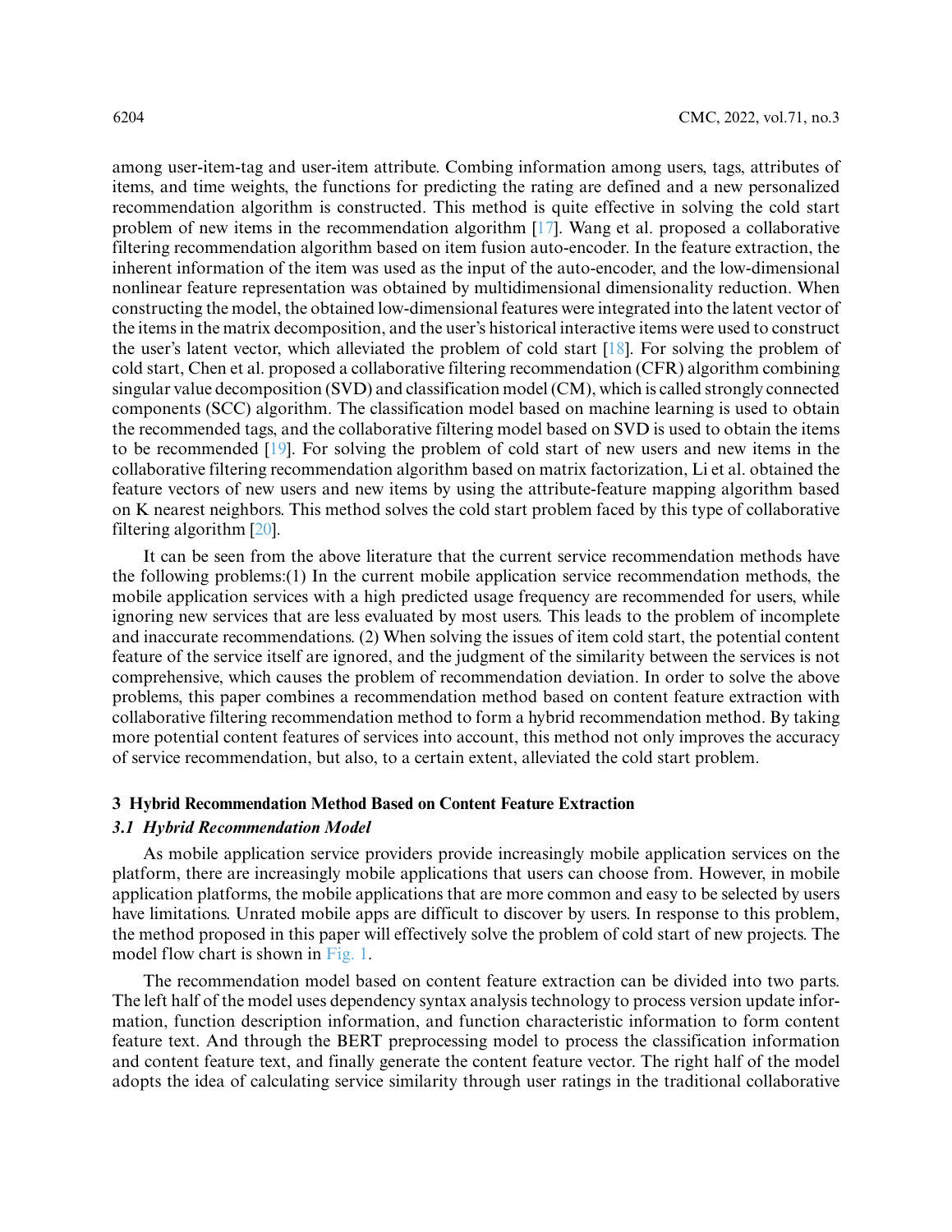filtering algorithm and constructs a user rating matrix from existing data. The content feature vector is used in the weighted word distance algorithm TFIDF-WMD proposed in this paper to calculate the similarity of content features. User-rating matrix is used in Pearson similarity calculation method to calculate item similarity. Finally, the two similarities are weighted and accumulated to obtain the mixed similarity. And the recommendation result is obtained based on the prediction score ranking of the mixed similarity.



**Figure 1:** Recommendation model based on content feature extraction

# <span id="page-4-0"></span>*3.2 Content Feature Extraction Method Based on NLP*

## *3.2.1 Content Features and Content-Based Recommendation*

Content features are the core basis of content-based recommendation methods. Finding suitable content features also helps to improve the accuracy and efficiency of content-based recommendation methods. Since text content is the most likely content feature to describe the content comprehensively and specifically, how to accurately extract, quantify, and participate in the calculation of the recommendation algorithm is the most important and most expansive problem in content-based recommendation methods. Therefore, in content-based recommendation algorithms, the key issue is to extract content features and calculate content features.

The basic principle of content-based recommendation is based on users' interest preferences. This can recommend items with similar content characteristics to the user's favorite items. When an item has structured information, the characteristics of each dimension can be used as a dimension of the vector. Vectorization means that the value of each dimension is not necessarily a numerical value, but it is in the form of vectorization, which is the Vector Space Model (VSM). Usually in content-based recommendation methods, the method of calculating the similarity of two items is as follows: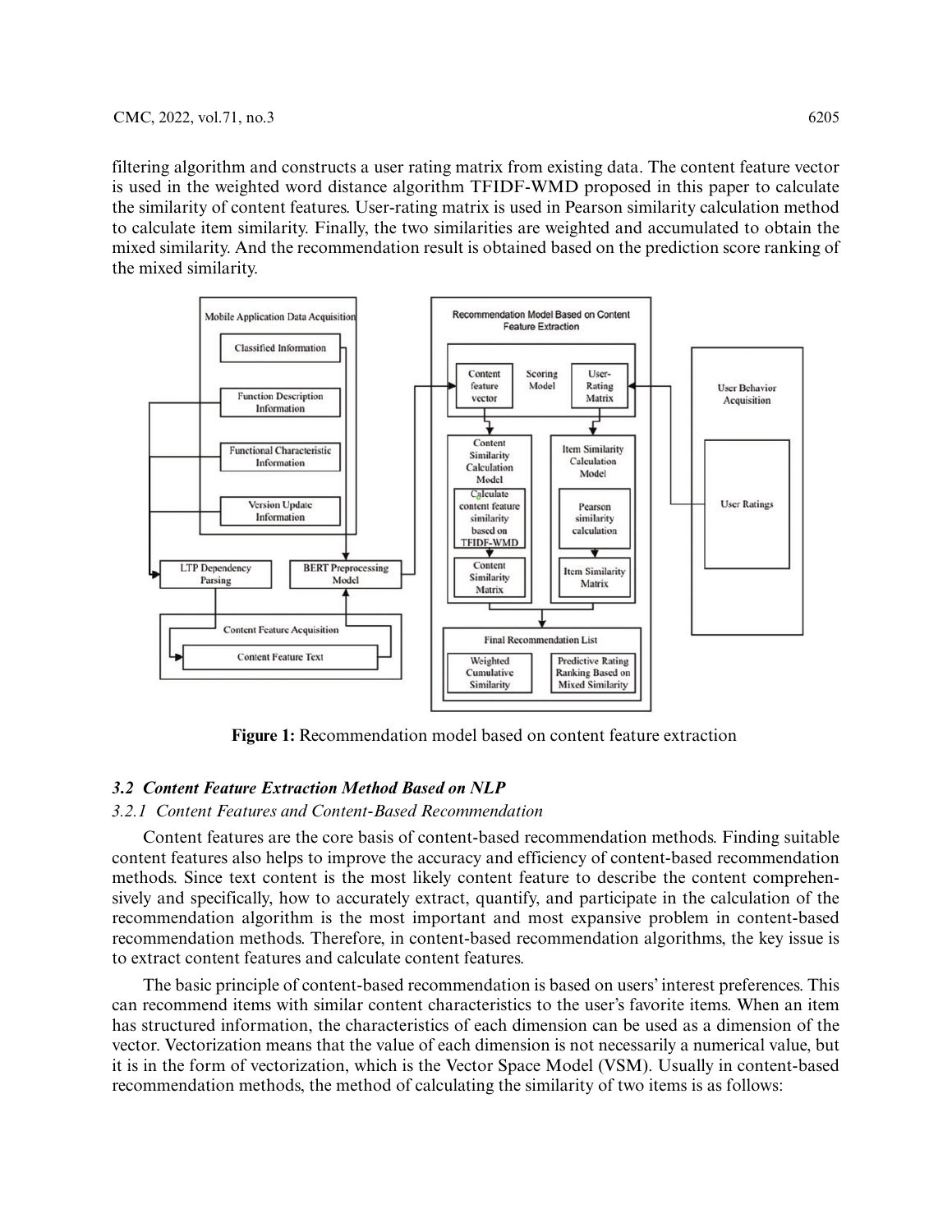Suppose the vector representations of two items are  $V_1 = (p_1, p_2, \ldots, p_k)$  and  $V_2 = (q_1, q_2, \ldots, q_k)$ . The similarity of the same-dimensional components  $p_t$  and  $q_t$  representing the same-dimensional content features is  $\text{sim}(p_t, q_t)$ . Then the similarity of the two items is shown in the following formula [\(1\).](#page-5-0)

<span id="page-5-0"></span>
$$
sim_{item}(V_1, V_2) = \sum_{t=1}^{k} w_t * sim(p_t, q_t)
$$
\n(1)

where  $w_t$  is the weight of the t-th component. The value of this weight can be manually set through understanding of the business, or it can be obtained through training and learning of machine learning algorithms.

In the problem scenario of this paper, the mobile applications to be recommended to users in the mobile application platform recommendation system contain many available content features. Through multiscale principal component analysis [\[21,](#page-16-12)[22\]](#page-16-13), we found a series of useful features, such as, the classification information of the mobile application, the function description information of the mobile application, the function characteristic information, the version update information of the mobile application, and so on. For each content feature, we further get some more feature details by referring to signal decomposition method [\[23](#page-16-14)[,24\]](#page-16-15). The content features of mobile applications is shown in [Tab. 1](#page-5-1) below.

| Feature details        | Description                                                                                                                                                                                                                                                                                        |
|------------------------|----------------------------------------------------------------------------------------------------------------------------------------------------------------------------------------------------------------------------------------------------------------------------------------------------|
| General<br>information | According to the actual situation, mobile<br>applications are divided into three categories:<br>tools, games, newspapers and magazines.                                                                                                                                                            |
| Subcategory            | Among the above three categories, tools are                                                                                                                                                                                                                                                        |
| information            | divided into 24 sub-categories such as business,<br>weather, tools, and tourism; games are divided<br>into 18 sub-categories such as action, sports,<br>simulation, and strategy; newspapers and<br>magazines are divided into 26 sub-categories such<br>as automobile, cooking, science, and art. |
| Subject-verb phrase    | The subject-verb phrase used to describe the                                                                                                                                                                                                                                                       |
| information            | mobile application in the function description text<br>of the mobile application. Such as: business<br>services (" 商家服务 " in Chinese), food delivery<br>("外卖提供" in Chinese), and other phrases.                                                                                                    |
| Verb phrase            | The verb-object phrase that exists in the function                                                                                                                                                                                                                                                 |
| information            | description text of the mobile application to<br>describe the mobile application. Such as: providing<br>channels, tracking locations. And other phrases.                                                                                                                                           |
|                        |                                                                                                                                                                                                                                                                                                    |

<span id="page-5-1"></span>**Table 1:** Content features of mobile applications

(Continued)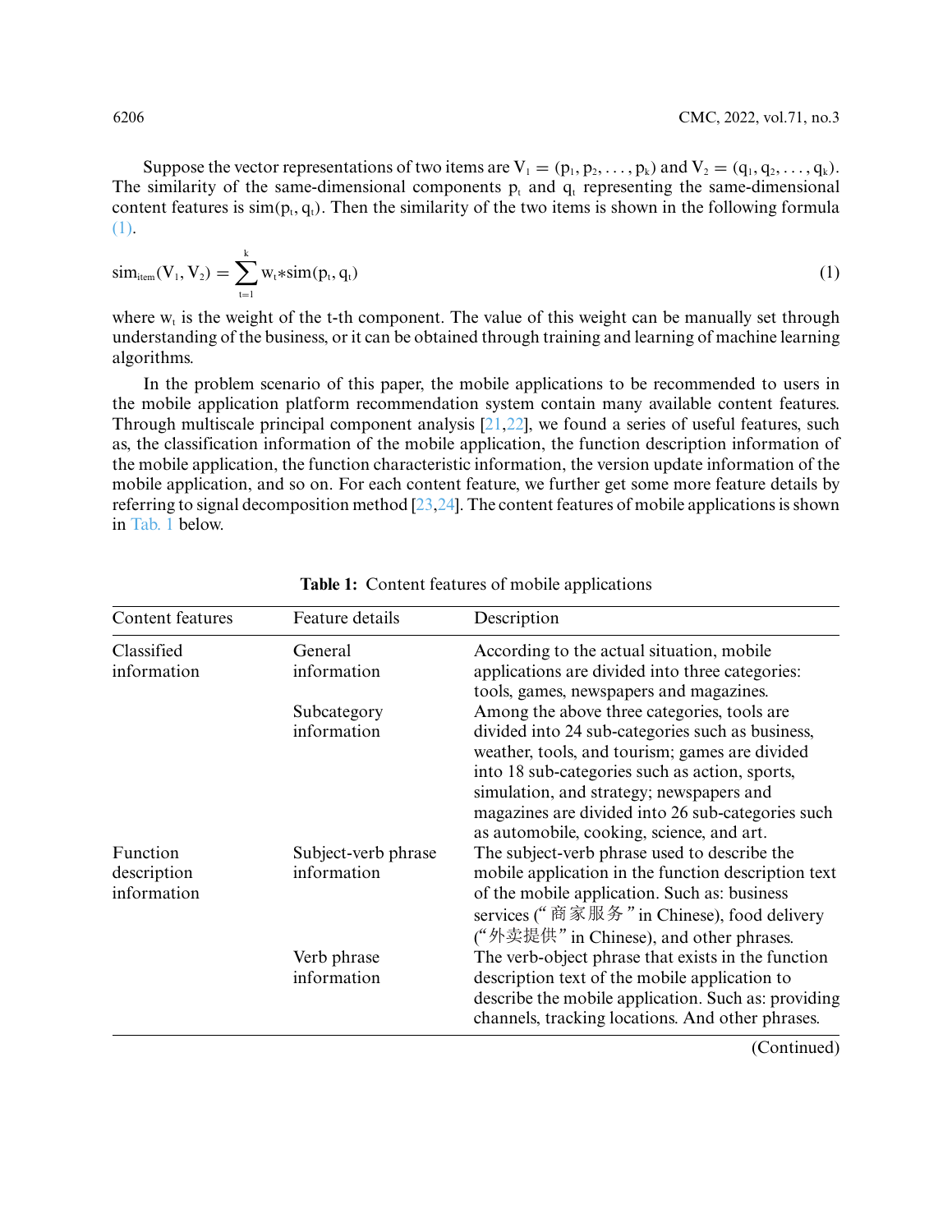| Content features                            | Feature details              | Description                                                                                                                                                                                                                      |
|---------------------------------------------|------------------------------|----------------------------------------------------------------------------------------------------------------------------------------------------------------------------------------------------------------------------------|
| Functional<br>characteristic<br>information | Fixed phrase<br>information  | The central phrase used to describe the mobile<br>application in the function description text of the<br>mobile application. Such as: air quality<br>("空气质量"in Chinese), city scenery<br>("城市风景" in Chinese), and other phrases. |
| Version update<br>information               | Update status<br>information | According to the actual situation, the function<br>information of the mobile application is not only<br>the initial function introduction part, but also<br>includes the version upgrade information included<br>in each update. |
|                                             | Update time<br>information   | Time information for each version update of the<br>mobile application.                                                                                                                                                           |

**Table 1:** Continued

By analyzing the features of all available content in this problem scenario, it can be known that all above content is semi-structured data given by the application service provider on the mobile application platform. From the perspective of the mobile application recommendation system, classification information and version update information should be directly available in the database of the system. However, for the function description information and function characteristic information used to describe the functions of mobile applications, if the function description text containing the above two kinds of information is directly vectorized, the problem of insufficient content features due to too much invalid information will occur. Therefore, how to effectively process the function description text and complete the extraction of information has become a very critical issue.

## *3.2.2 Content Feature Extraction Based on Natural Language Processing*

# (1) Phrase extraction based on dependency parsing function

In the problem scenario of this paper, according to the analysis of the previous content characteristics, it can be seen that the function description information in the function description text is usually the phrase containing the subject-verb (SBV) and the phrase containing the verb object (VOB). And the functional characteristic information contains the attribute (ATT) phrase. Therefore, this paper uses the part-of-speech tagging and dependency parsing method in the Language Technology Platform (LTP) of Harbin Institute of Technology to filter out the phrases that contain the relationship between SBV, VOB and ATT in the mobile application function description text. For the function description information in the function description text, the need to extract phrases that contain the relationship between SBV and VOB. As shown in [Fig. 2](#page-7-0) below, "customer call" ("顾客打电话" in Chinese) and "order goods" (" $\overline{U}$ )  $\overline{M}$ )  $\overline{B}$   $\overline{H}$ " in Chinese) are function description information.

For the function characteristic information in the function description text, it is necessary to extract the phrase containing the ATT relationship. As shown in [Fig. 3](#page-7-1) below, "the next four days"("未来四天" in Chinese), "weather forecast"("天气预报" in Chinese), and "real-time weather information"("实时 天气信息" in Chinese) are the feature information.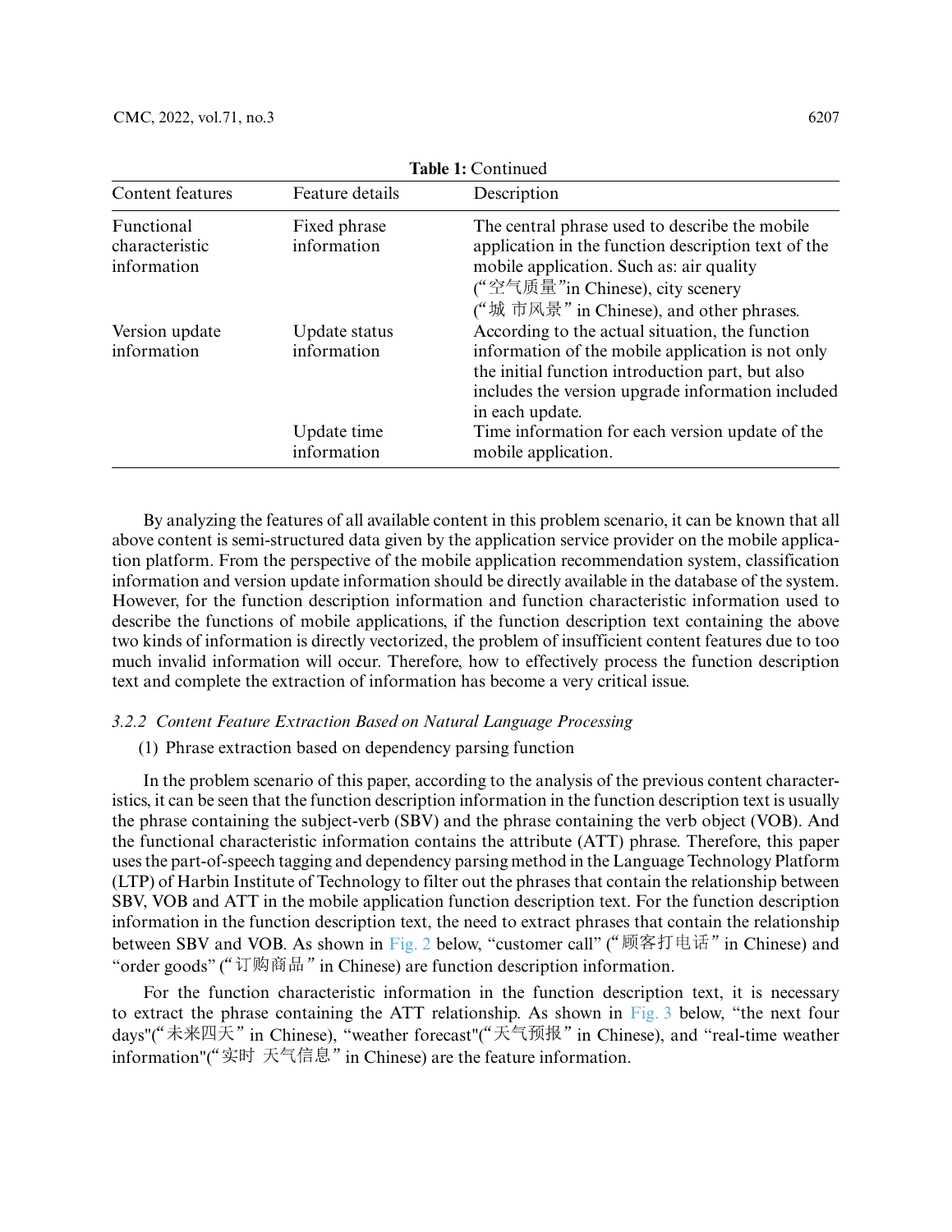

<span id="page-7-0"></span>**Figure 2:** Dependent syntax analysis to extract functional description information



<span id="page-7-1"></span>**Figure 3:** Dependent syntax analysis to extract functional characteristic information

Through this part of the functional phrase extraction based on dependency syntax analysis, the original functional description text with redundant and invalid information is transformed into the content feature text containing only the phrases of the above three syntactic structures.

(2) Vectorization of content feature text

Through the above method of extracting functional phrases based on dependency syntax analysis, we have obtained content feature texts that only contain SBV, VOB, and ATT syntactic structures. However, these texts are still unstructured and incalculable. Therefore, this paper uses part of the BERT-Based-Chinese pre-training model in BERT (Bidirectional Encoder Representation for Transformers) to complete the vectorized representation of Chinese content feature text. Turn the feature text into a structured and computable sparse vector.

In the problem scenario of this paper, we used the open source packaging library Bert-as-service developed by Tencent AI Lab based on the BERT-Based-Chinese pre-training model to vectorize the Chinese content feature text after LTP processing. In the Chinese prediction model, the corpus is processed in units of words. Therefore, there is no need for pre-segmentation before processing. According to the needs of the problem scenario in this paper, after configuring the corresponding functions of its service, enter the content feature text in batches. In the processed result, each vector is 768 dimensions, which becomes a structured and computable sparse vector.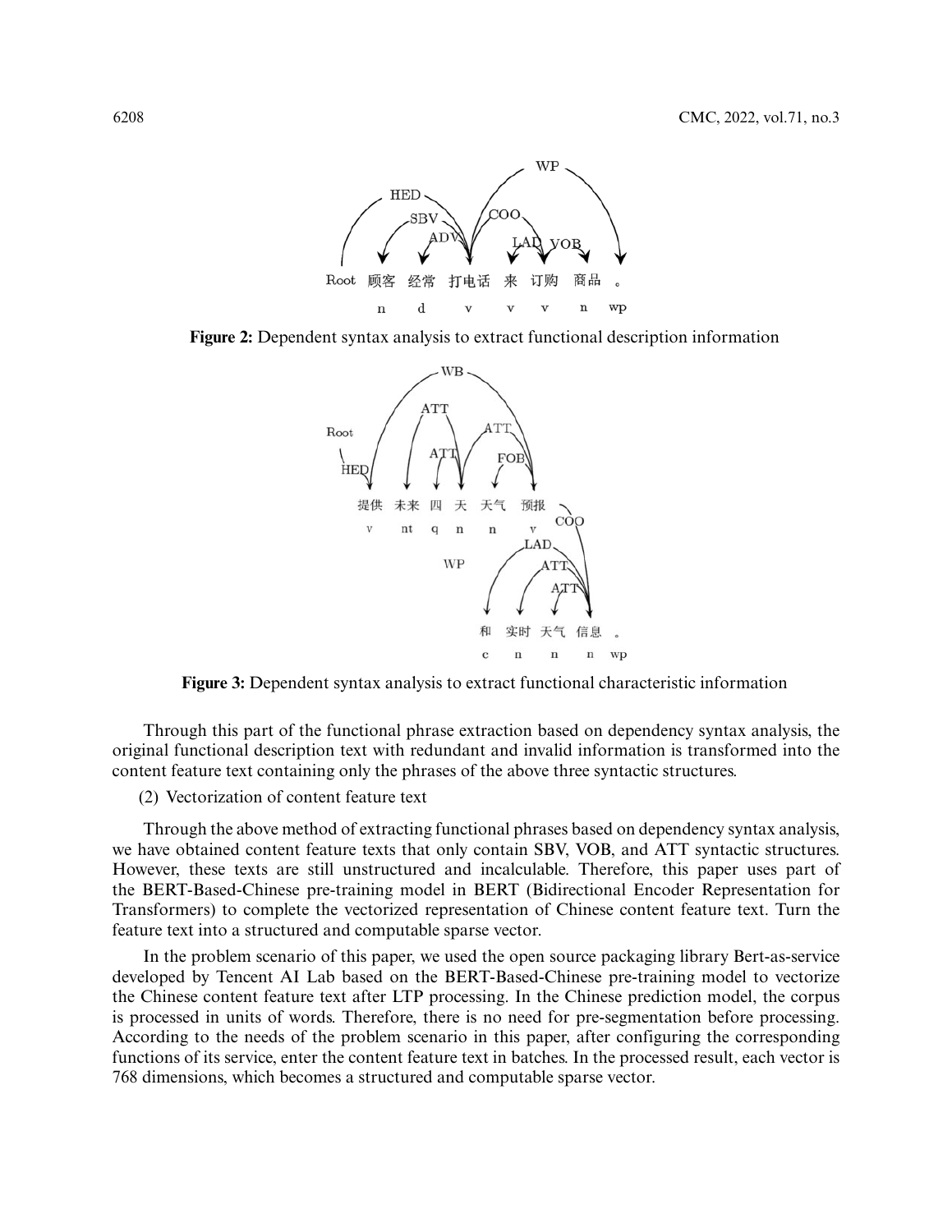#### *3.3 Hybrid Recommendation Algorithm*

## *3.3.1 Calculation Method of Content Feature Similarity*

Term Frequency-Inverse Document Frequency (TF-IDF) term frequency weighting technology is used to evaluate the importance of words to the text in the document set or corpus. Term Frequency (TF) indicates how often a word appears in a document. Inverse document frequency (IDF) is used to evaluate the universality of words in the corpus. The Word Mover's Distance (WMD) algorithm is a method of calculating text similarity. The core idea of WMD is to move all words in a certain text to another text and minimize the problem of moving costs. Among the problems studied in this paper, based on the TF-IDF keyword weight technology to optimize the word distance algorithm, a weighted word distance algorithm TFIDF-WMD is proposed to calculate the similarity between different mobile application services. After that, the result of similarity between different mobile application services is used as a calculation factor to participate in the calculation of a hybrid recommendation algorithm based on content characteristics and item similarity. Through this method, the item could start problem caused by the single use of item-based collaborative filtering recommendation algorithm is alleviated, and the recommendation accuracy is effectively improved.

Suppose there is a trained word vector matrix  $X \in \mathbb{R}^{d \times n}$ , with a total of n words. The i-th column  $x_i \in \mathbf{R}^d$  represents the d-dimensional word vector of the i-th word. The Euclidean distance between word i and word j is shown in the following formula [\(2\).](#page-8-0)

<span id="page-8-0"></span>
$$
c(i,j) = ||x_i - x_j||_2
$$
 (2)

And a content feature text used to describe the mobile application service a is processed by the BERT model and can be represented by the sparse vector  $d_a \in \mathbb{R}^n$  as its bag of words. Assuming that in the content feature text, word i appears  $n_{i,a}$  times, and the sum of the times of all words appearing in  $d_a$  is  $\sum_{k}$   $n_{k,a}$ , then the TF value of word *i* is shown in the following formula [\(3\).](#page-8-1)

<span id="page-8-1"></span>
$$
\text{tf}_{\text{i,a}} = \frac{n_{\text{i,a}}}{\sum_{k} n_{\text{k,a}}} \tag{3}
$$

Assuming that the total number of content feature texts in the corpus is |D| and the number of texts containing word i is  $|\{a : i \in d_a\}|$ . The IDF value of word i is shown in the following formula [\(4\).](#page-8-2)

<span id="page-8-2"></span>
$$
idf_i = \log \frac{|D|}{|\{a : i \in d_a\}|}\tag{4}
$$

Then, in the content feature description text of the mobile application service a, the TF-IDF value of the word i is shown in the following formula  $(5)$ .

<span id="page-8-3"></span>
$$
tfidf_{i,a} = tf_{i,a} \times idf_i \tag{5}
$$

There are two mobile application services  $a,b$ , let  $d_a$  and  $d_b$  respectively represent the word bag representation of the two content feature texts to be calculated, and each word i in  $d_a$  can be transferred to  $d_b$  in whole or in part. Define a sparse transition matrix T $\epsilon R^{n \times n}$ , then  $T_{ij} \ge 0$  represents how many words are transferred from word i in  $d_a$  to word j in  $d_b$ ,  $T_{ij} \ge 0$ . Therefore, the sum of its transfer cost is  $\sum_{i,j} T_{ij}c(i,j)$ .

According to the idea of word distance algorithm, when the transfer cost sum is larger, the similarity between two content feature texts participating in the calculation is lower. That is, the similarity between two content feature texts is inversely proportional to the minimum transfer cost between the texts. After transforming the above problem into a linear programming problem, the text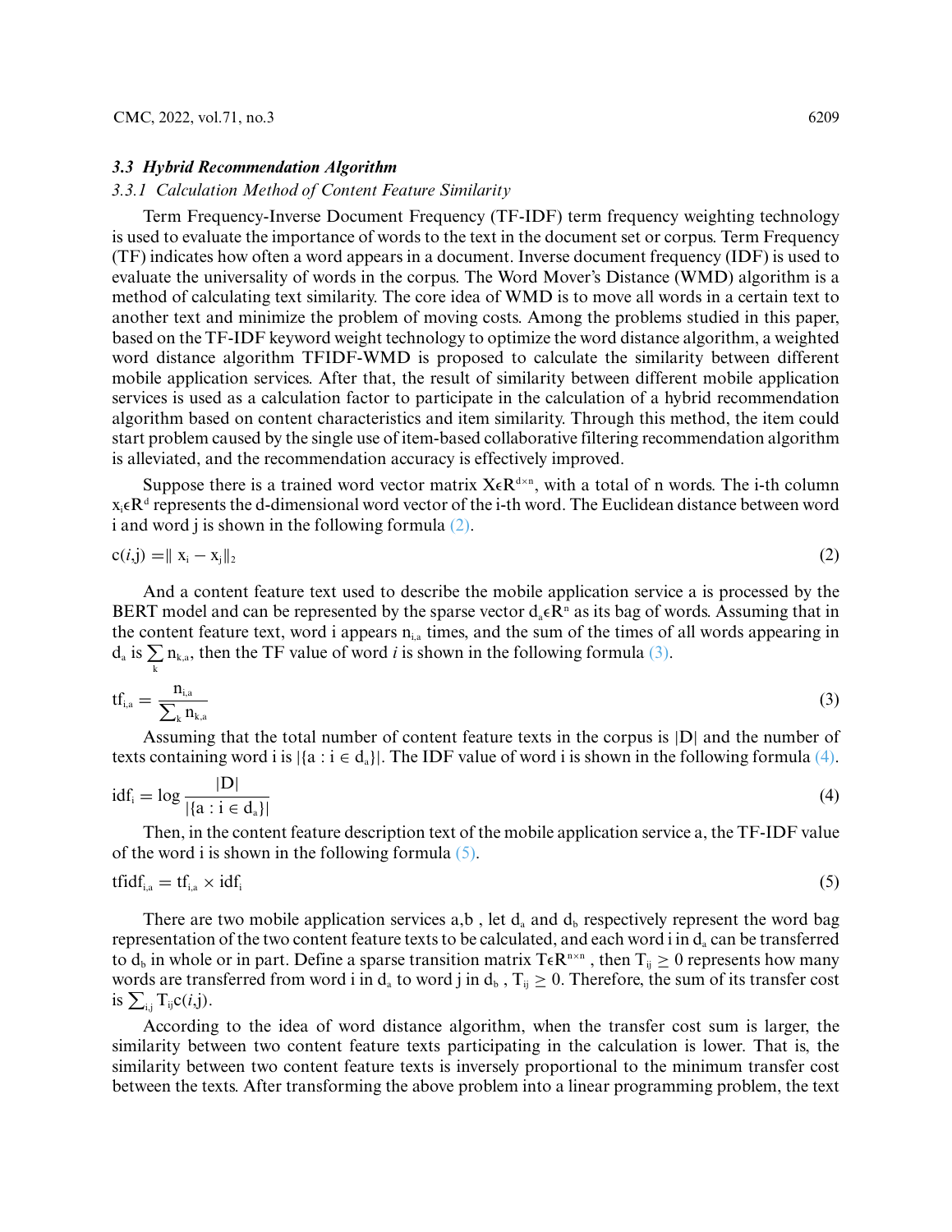similarity of content features between mobile application services a and b is  $\sin_{\text{char}}(a, b)$ . As shown in the following formula [\(6\).](#page-9-0) Where  $\omega$  is the undetermined coefficient.

<span id="page-9-0"></span>
$$
\text{sim}_{\text{char}}(a, b) = \frac{\omega}{\min_{T \ge 0} \sum_{i,j=1}^{i} T_{ij} c(i,j)}
$$
\n
$$
\text{Make} \sum_{j=1}^{n} T_{ij} = \text{tfidf}_{i,a}, \text{Satisfying condition } \forall i \in 1, \dots, n \text{ and } \sum_{i=1}^{n} T_{ij} = \text{tfidf}_{i,b}, \text{Satisfying condition}
$$
\n
$$
\text{max}(a, b) = \frac{\omega}{\min_{T \ge 0} \sum_{i,j=1}^{n} T_{ij} c(i,j)}
$$
\n
$$
\text{max}(a, b) = \frac{\omega}{\min_{T \ge 0} \sum_{i,j=1}^{n} T_{ij} c(i,j)}
$$
\n
$$
\text{max}(a, b) = \frac{\omega}{\min_{T \ge 0} \sum_{i,j=1}^{n} T_{ij} c(i,j)}
$$
\n
$$
\text{max}(a, b) = \frac{\omega}{\min_{T \ge 0} \sum_{i,j=1}^{n} T_{ij} c(i,j)}
$$
\n
$$
\text{max}(a, b) = \frac{\omega}{\min_{T \ge 0} \sum_{i,j=1}^{n} T_{ij} c(i,j)}
$$
\n
$$
\text{max}(a, b) = \frac{\omega}{\min_{T \ge 0} \sum_{i,j=1}^{n} T_{ij} c(i,j)}
$$
\n
$$
\text{max}(a, b) = \frac{\omega}{\min_{T \ge 0} \sum_{i,j=1}^{n} T_{ij} c(i,j)}
$$
\n
$$
\text{max}(a, b) = \frac{\omega}{\min_{T \ge 0} \sum_{i,j=1}^{n} T_{ij} c(i,j)}
$$
\n
$$
\text{max}(a, b) = \frac{\omega}{\min_{T \ge 0} \sum_{i,j=1}^{n} T_{ij} c(i,j)}
$$
\n
$$
\text{max}(a, b) = \frac{\omega}{\min_{T \ge 0} \sum_{i,j=1}^{n} T_{ij} c(i,j)}
$$
\n
$$
\text{max}(a, b) = \frac{\omega}{\min_{T \ge 0} \sum_{i,j=1}^{n} T_{ij} c(i,j)}
$$

 $\forall j \in 1, \ldots, n$ .

In the method described in this section, the WMD algorithm itself assumes that the importance of different words on a content feature text is the same, but this does not completely conform to the actual situation. Therefore, the TF-IDF value is used instead of a single word frequency value to participate in the calculation, which makes the method in this paper more reasonable. This improves the accuracy of content feature similarity calculation and reflects the flexibility and robustness of the WMD algorithm.

#### *3.3.2 Item-Based Collaborative Filtering Recommendation Algorithm*

<span id="page-9-1"></span>In the traditional item-based collaborative filtering recommendation algorithm, it is generally assumed that there are two sets in the recommendation system: user set U,  $U = {u_1, u_2, u_3, \ldots, u_m}$  and item set I,  $I = \{i_1, i_2, i_3, \ldots, i_n\}$ . Each individual user can rate all items, and each individual item can also be rated by all users. In the question studied in this paper, assuming that most of the mobile application services have been rated by users, after one-to-one correspondence between users and services, the following user-service (U-S) score matrix can be obtained. As shown in [Tab. 2](#page-9-1) below:

| Rating   | $u_1$ | $u_2$ | $\cdots$ | $u_{n}$ |
|----------|-------|-------|----------|---------|
| $S_1$    |       |       |          |         |
| $S_2$    |       |       |          |         |
| $S_3$    |       |       |          |         |
| $\cdots$ |       |       |          |         |
| $S_n$    |       |       |          |         |

**Table 2:** User-service **(U**-**S)** score matrix

In this method, we first calculate the similarity between the service and the service based on the user's rating of the mobile application service. Then the calculated similarity is used as the weight, and the predicted score of the user for the unrated service is obtained through weighted calculation.

There are many ways to calculate similarity based on users' ratings of services. This paper uses the Pearson similarity measurement method. This method has the advantage of eliminating calculation differences caused by different average values. Let  $r_{u,a}$  represent the rating of user u for service a,  $r_{u,b}$ represent the rating of user u for service b, and  $\overline{r_u}$  represent the average rating of the user for the rating service. Then the similarity between service a and service b is  $\text{sim}_{\text{rating}}(a,b)$ , as shown in the following formula [\(7\).](#page-9-2)

<span id="page-9-2"></span>
$$
\text{sim}_{\text{rating}}(a,b) = \frac{\sum_{u \in U} (r_{u,a} - \overline{r_u})(r_{u,b} - \overline{r_u})}{\sqrt{\sum_{u \in U} (r_{u,a} - \overline{r_u})^2} \sqrt{\sum_{u \in U} (r_{u,b} - \overline{r_u})^2}}
$$
\n
$$
(7)
$$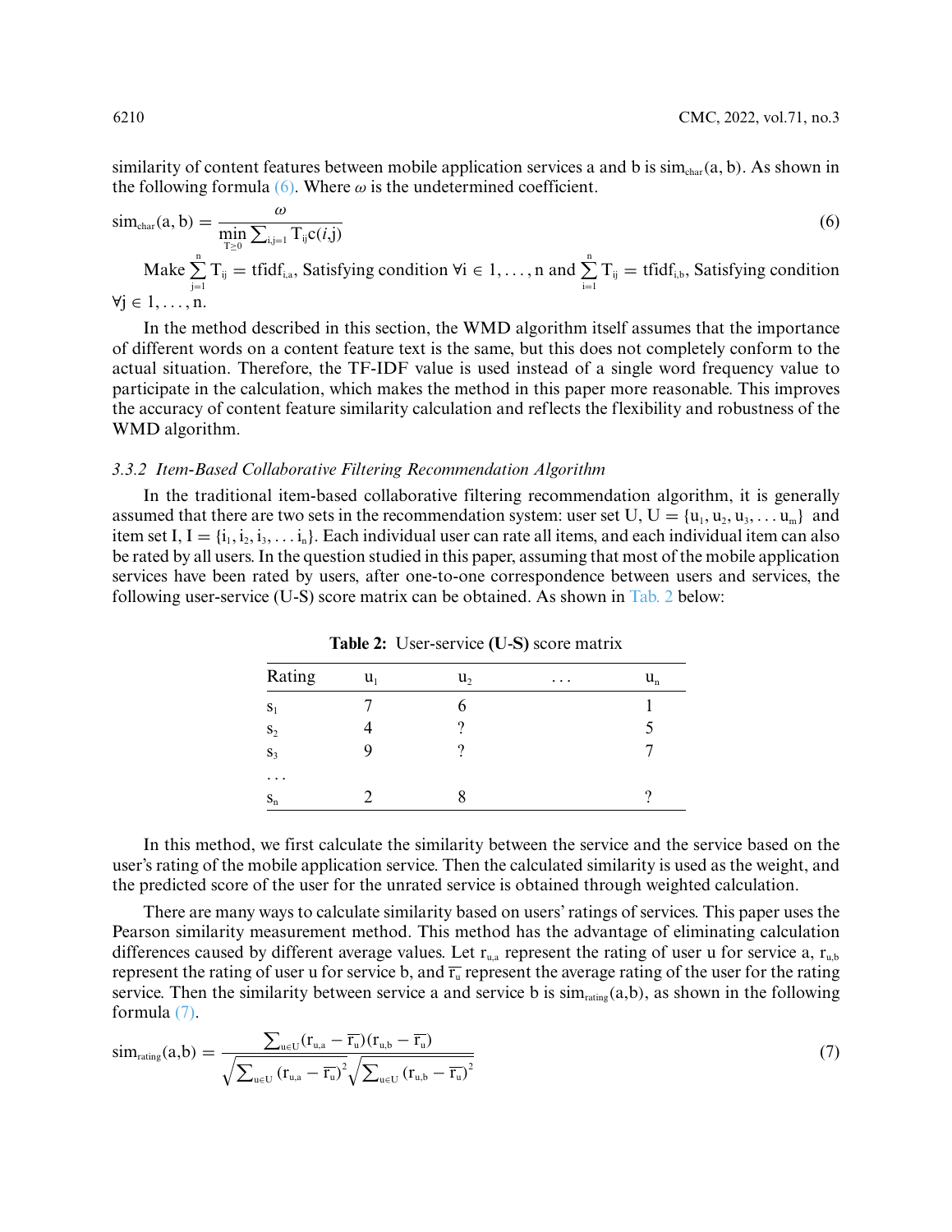From the above calculation process, it is not difficult to see that if you only consider the item similarity calculated based on the user's rating of the item and use a single variable as the weight to calculate the user's predicted rating for the unrated item, there is an obvious item could start problem. That is, when a new mobile application service  $s_{new}$  is added to the recommendation system, no historical user rating data can be used to calculate the similarity between the service and the service. This will make it impossible to recommend new services to users in time. On the other hand, due to the inability to recommend in time, the rate at which new items receive user ratings is slow. Due to the inability to recommend in time, the rate at which new items receive user ratings is slow. This will prevent new items from being accurately and effectively recommended to potential users for a long time in the future.

# *3.3.3 Hybrid Recommendation Algorithm Based on Content Features and Item Similarity*

According to the item cold start problem in the item-based collaborative filtering recommendation algorithm described in the previous section. This paper proposes a hybrid recommendation algorithm based on content features and item similarity.

Suppose two mobile application services a and b. According to the previous content feature extraction method based on natural language processing and content feature similarity calculation method based on TF-IDF and word distance algorithm. It is calculated that its service similarity based on content feature text is sim<sub>char</sub>(a, b). According to the aforementioned item-based collaborative filtering algorithm. Calculate its service similarity based on user ratings as  $\text{sim}_{\text{rating}}(a,b)$ . Then the mixed similarity of service a and b is  $\sin(a, b)$ , as shown in the following formula  $(8)$ .

<span id="page-10-0"></span>
$$
\text{sim}(a, b) = \lambda \cdot \text{sim}_{\text{char}}(a, b) + (1 - \lambda) \cdot \text{sim}_{\text{rating}}(a, b) \tag{8}
$$

Use the mixed similarity calculated by the above method as the weight. Calculate the user' s predicted score for unrated services through weighted calculation. Suppose pred*(*u,p*)* is the predicted score of user u for service p. Suppose sim*(*i, p*)* is the mixed similarity between the scored service i and the predicted service p. Then the predicted score is shown in the following formula [\(9\).](#page-10-1)

<span id="page-10-1"></span>
$$
pred(u,p) = \frac{\sum_{i \in \text{rateditems}(u)} sim(i, p) * r_{u,i}}{\sum_{i \in \text{rateditems}(a)} sim(i, p)}
$$
(9)

This mixed method has the following advantages. When the value of the control coefficient *λ* is reasonable, there is no need to worry about the cold start problem of items that only have the content characteristics of the service itself and have no historical scoring data after the new service enters the recommendation system. And with the operation of the recommendation system, the new service will quickly obtain new user rating data. When the user rating data changes incrementally, the recommendation effect will gradually approach the ideal value of this method.

Based on the above algorithm ideas, a hybrid recommendation algorithm based on content feature extraction, HRACFE (Hybrid Recommendation Algorithm based of Content Feature Extraction), is described as Algorithm 1 in [Tab. 3.](#page-11-0)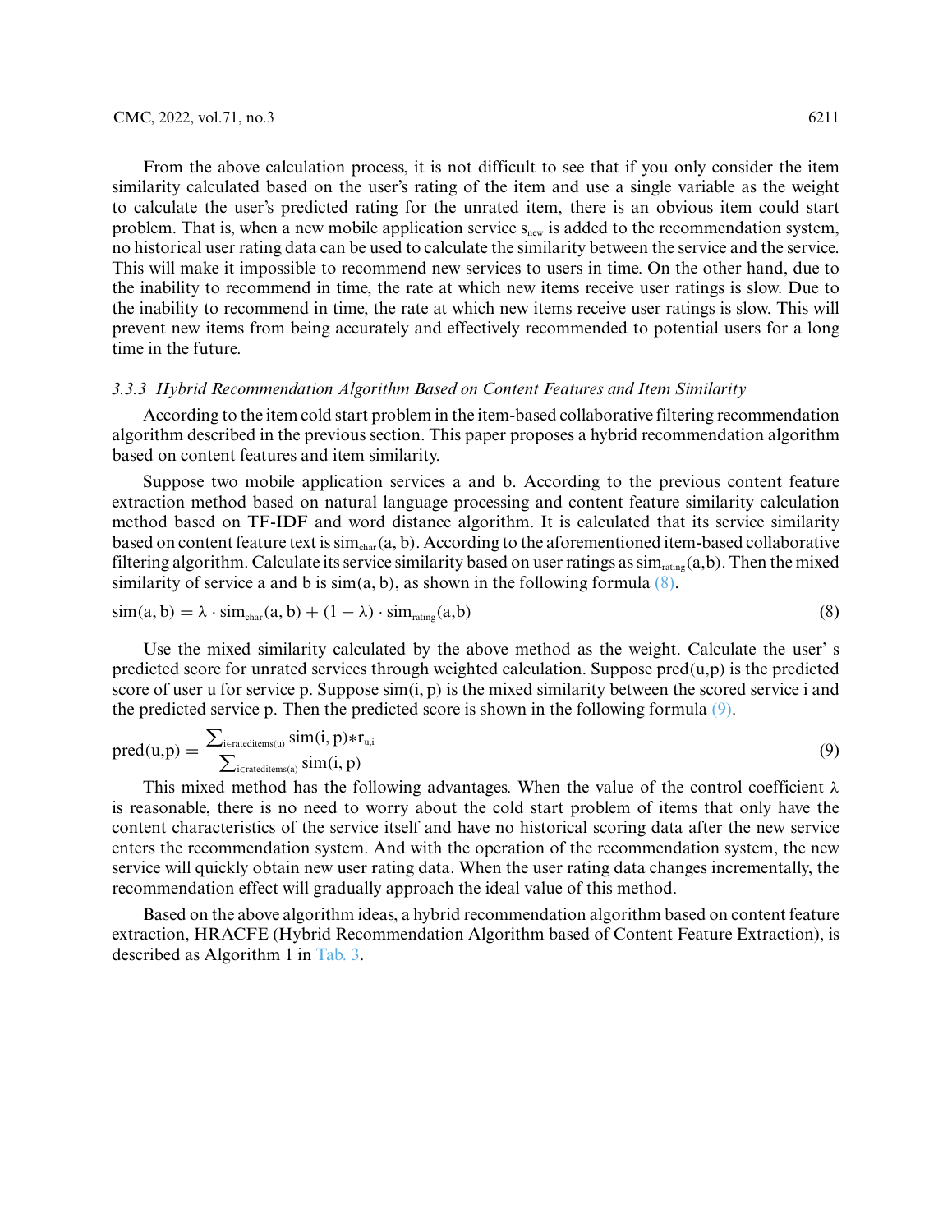<span id="page-11-0"></span>Algorithm 1 Hybrid recommendation algorithm HRACFE based on content feature extraction Input: target user  $u_i$ , user's rating information set for the service  $Socer_{set}$ , service setService<sub>set</sub> Output: Recommended service set Toplist<sub>set</sub> of target user  $u_i$ Begin 1: for each  $s \in$  Service<sub>set</sub> do 2:  $s \leftarrow$ DEPENDENCY\_SYNTACTIC\_PARSING (s); 3:  $s \leftarrow BERT_VECTORIZATION(s);$ 4:  $num \leftarrow num + 1$ ; 5: end for 6: for  $i = 1$  to num do 7: for  $i = 1$  to num do 8: if  $S_i \neq S_j$  then 9:  $\sin_{\text{char}}(S_i, S_j) \leftarrow \text{TFIDF-WMD}(S_i, S_j);$ 10:  $\text{sim}_{\text{rating}}(S_i, S_j)$  ← PEARSON  $(s_i, s_j)$ ; 11:  $\sin(S_i, S_j) \leftarrow 0.7 \cdot \sin_{char}(S_i, S_j) + 0.3 \cdot \sin_{rating}(S_i, S_j);$ <br>12: end if end if 13: end for 14: end for 15:Toplist<sub>set</sub> ←TOP-N (pred $(u_i, S)$ ); 16:return Toplistset;

In the above algorithm, we perform the dependency syntax analysis on each service in the service set by step 2; and use the Bert model to complete the vectorized representation of the content feature text by step 3; then in step 9 we use the weighted word distance algorithm TFIDF-WMD which is proposed in Section 3.3.1 to calculate the similarity between different mobile application services. And from step 10 to step 11, by combining with the calculated service similarity based on user ratings, the hybrid similarity between services is obtained. Finally, we selected the top N apps as the results to recommend to users.

## **4 Experimental Results and Analysis**

# *4.1 Experimental Evaluation Index*

This paper chooses F-measure and Novelty as the evaluation indicators of the experiment. F – measure is a commonly used index for evaluating the accuracy of an algorithm. This indicator balances the accuracy of an algorithm by considering both precision and recall. Its formula is shown in the following formula [\(10\).](#page-11-1)

<span id="page-11-1"></span>
$$
F - measure = \frac{2 \times P \times R}{P + R}
$$
 (10)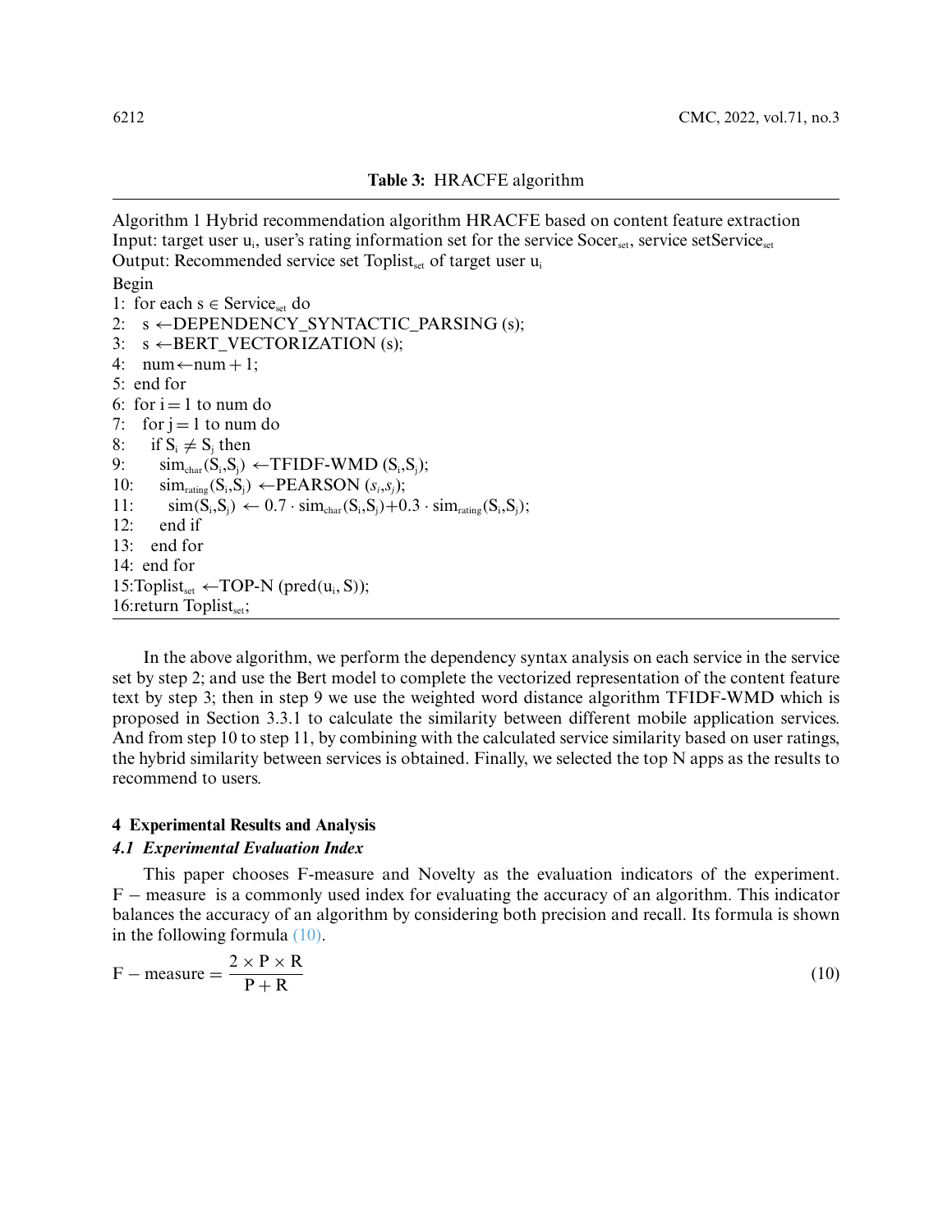CMC, 2022, vol.71, no.3 6213

Use P stands for Precision, and R stands for Recall. In the problem scenario of this paper, the calculation formula is shown in the following formulas [\(11\)](#page-12-0) and [\(12\).](#page-12-1)

<span id="page-12-0"></span>
$$
P = \frac{NUM_{recounture}}{NUM_{recontrol}} \tag{11}
$$

<span id="page-12-1"></span>
$$
R = \frac{NUM_{recommure}}{NUM_{total}}
$$
 (12)

where  $NUM_{recommure}$  represents the number of applications correctly recommended to users.  $NUM_{recontrol}$ represents the number of applications recommended to users.  $NUM_{total}$  represents the number of applications in the target user test set.

The Novelty reflects the proportion of new services in the recommended list recommended to users. Assuming that the number of new services in the recommendation list is N, and the number of new services contained in it is  $N_{\text{new}}$ . It is as shown in the following formula [\(12\).](#page-12-1)

$$
Nowelly = \frac{N_{new}}{N}
$$
 (13)

## *4.2 Experimental Program*

The experimental data set in this paper is obtained by crawling the mobile application service and user information data of the application pool through the Scrapy crawler framework. AppChina is a mobile application service platform that stores a large amount of mobile application service information. The service information includes the category, function information, update records of the mobile application, the number of registered users, and the user's score for the mobile application that has been used. The mobile application classification of this data set includes 6 categories, all of which are included in the mobile application classification information defined in Section 3.2.1 of this paper. The total number of mobile application services is 24,437, with 2162 registered users, and users' ratings for mobile applications are between 1–10.

The experiment randomly selected 20 groups of mobile application services from the data set, each group included 1000 cases of mobile application services, of which the training set accounted for 70% and the test set accounted for 30%. Taking into account the need to test the cold start performance of alleviating items in this method, 150 cases in each group are randomly selected and assumed to be new services, and the corresponding 150 groups of user score data are set to be empty. There are some repetitions in the sampling of 20 sets of mobile application services, and finally the average value of the 20 sets of test data is taken as the experimental result. The method in this paper is compared with the content-based recommendation method and the traditional collaborative filtering recommendation method, and the results are analyzed.

#### *4.3 Experimental Results and Analysis*

1) Determination of the value of the mixed similarity coefficient *λ*

In the recommendation process, the value of the mixed similarity coefficient needs to be determined. [Tab. 4](#page-13-0) shows the recommendation result F-measure when each user recommends 20 mobile application services, the content feature inverse proportional coefficient *w* is 1, and the mixed similarity coefficient  $\lambda$  is 0, 0.5, and 1.

It can be seen from the above results that the recommended performance is the best when  $\lambda = 0.7$ .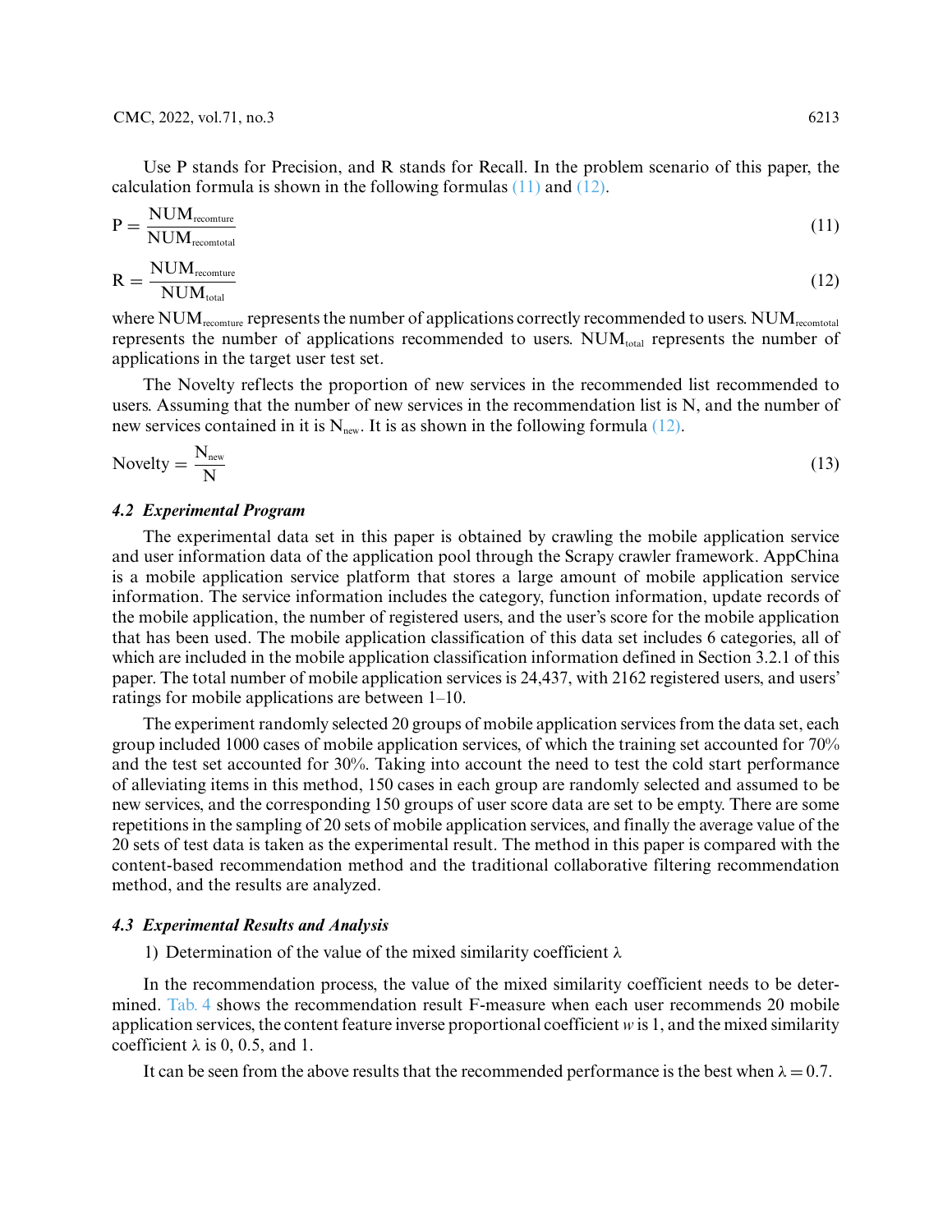| λ   | F-measure |
|-----|-----------|
| 0.1 | 0.49      |
| 0.2 | 0.52      |
| 0.3 | 0.53      |
| 0.4 | 0.55      |
| 0.5 | 0.57      |
| 0.6 | 0.58      |
| 0.7 | 0.59      |
| 0.8 | 0.52      |
| 0.9 | 0.51      |

<span id="page-13-0"></span>2) Comparison of F-measure and Novelty between different recommended methods.

**Table 4:** When w is 1, the **F**-**measure** value under different *λ* value

In the figure below, Figs. 4–6 respectively show the Precision rate, Recall rate and F-measure value of the recommended results of different methods. [Fig. 7](#page-14-0) shows the Novelty value of the recommendation results of different methods.



**Figure 4:** The Precision rate of the recommended results of different methods

It can be seen from the data results in the figure that when the number of recommendations is less than 20, the accuracy of this method is better than traditional content-based recommendation methods and collaborative filtering recommendation methods; with the expansion of the recommendation list, the decreasing trend of the accuracy of this method is similar to the traditional content-based recommendation method. The traditional collaborative filtering recommendation method cannot handle the cold start problem of new projects, so the novelty of the recommendation result is 0. In the case of considering user ratings, the novelty of the recommendation results of the method in this paper almost reaches the same performance as traditional content-based recommendation methods. Based on the above test results, the method proposed in this paper has better actual recommendation performance and has a certain ability to alleviate the cold start of items.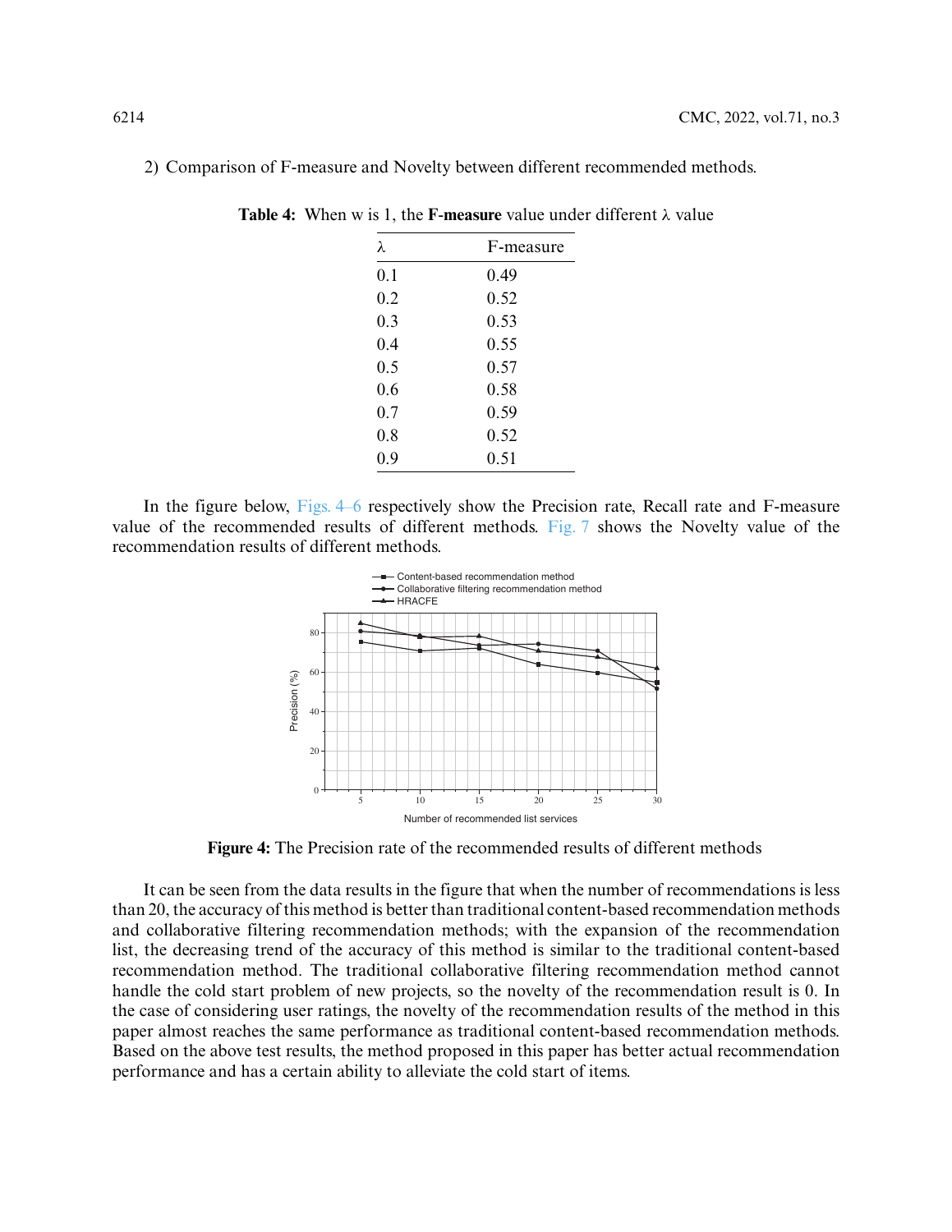

**Figure 5:** The Recall rate of the recommended results of different methods



**Figure 6:** The **F** − **measure** value of the recommended results of different methods



<span id="page-14-0"></span>**Figure 7:** The **Novelty** value of recommendation results of different methods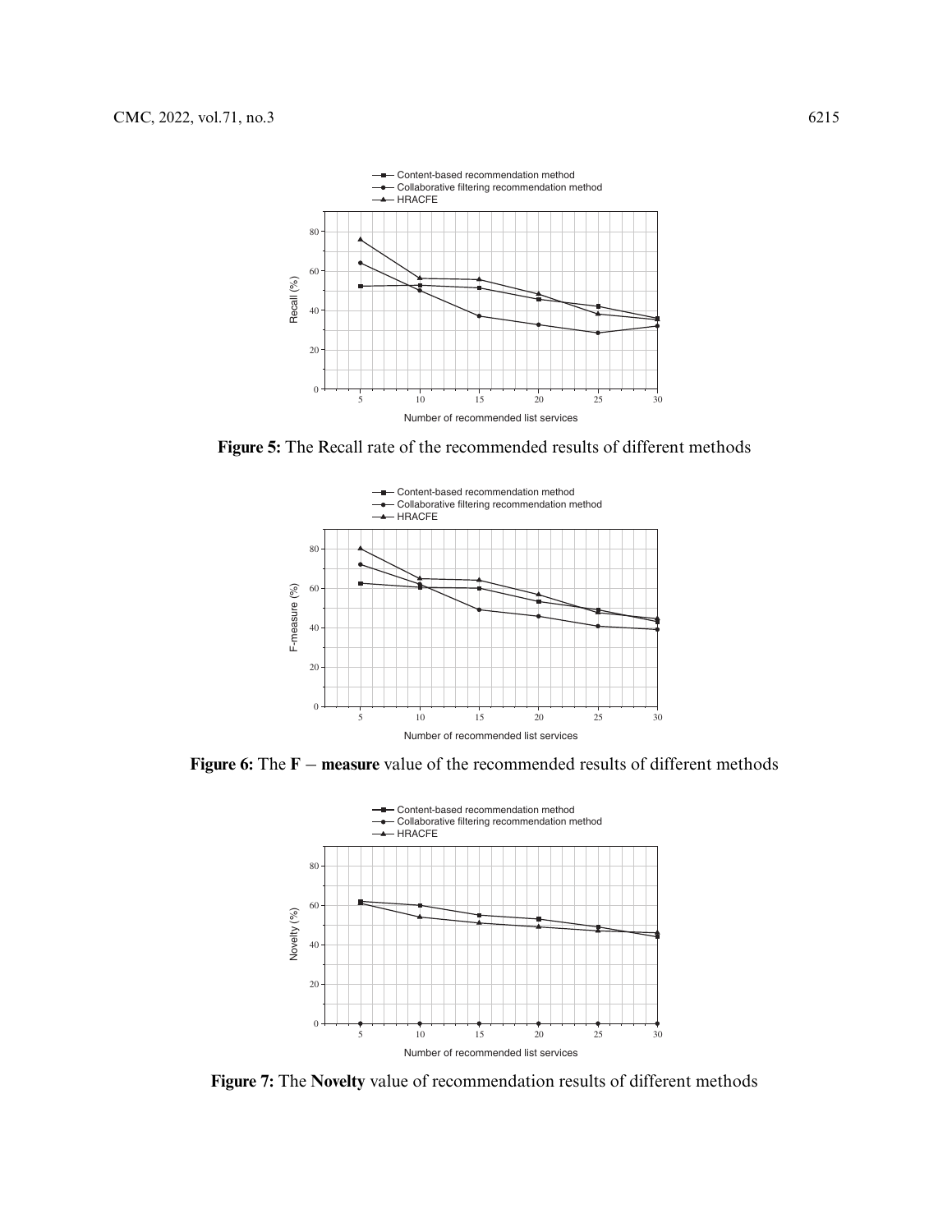#### **5 Conclusion**

This paper combines the content feature extraction-based recommendation method and the itembased collaborative filtering recommendation method to propose a hybrid recommendation method. Content features, as the inherent attributes of services in the recommendation system, play a pivotal role in solving the problem of service cold start. In the proposed method, the NLP technology is used for content feature extraction, and the similarity of content features and the similarity of user ratings are integrated to alleviate the cold start problem of services in the recommendation system. Combining the similarity of content features with the similarity of user ratings can also improve the performance of the recommendation system. The proposed method has been tested and proved to be effective. The proposed method is suitable as the recommendation engine of application service stores, which is because of that on the one hand, compared with traditional content-based recommendation methods, the proposed method in this paper takes advantage of more content features and better combines the similarity of user ratings in the collaborative filtering algorithm, making the recommendation result more reliable and accurate; on the other hand, compared with the traditional collaborative filtering algorithm based on user rating similarity, the proposed method in this paper solves the problem of not being able to recommend new services, and it also has good recommendation performance for services with few user reviews.

**Funding Statement:** Project supported by the National Natural Science Foundation, China (No. 62172123), the Postdoctoral Science Foundation of Heilongjiang Province, China (No. LBH-Z19067), the special projects for the central government to guide the development of local science and technology, China (No. ZY20B11), the Natural Science Foundation of Heilongjiang Province, China (No. QC2018081).

**Conflicts of Interest:** The authors declare that they have no conflicts of interest to report regarding the present study.

## **References**

- <span id="page-15-0"></span>[1] S. Q. Long, W. F. Long, Z. T. Li and K. L. Li, "A Game-based approach for cost-aware task assignment with QoS constraint in collaborative edge and cloud environments," *IEEE Transactions on Parallel and Distributed System*, vol. 32, no. 7, pp. 1629–1640, 2020.
- <span id="page-15-1"></span>[2] Y. Koren and R. Bell, "Advances in collaborative filtering," in *Recommender Systems Handbook*, Boston, MA, USA: Springer, pp. 77–118, 2015.
- [3] H. N. Yu, J. G. Shu, X. H. Jia and H. L. Zhang, "lpRide: Lightweight and privacy-preserving ride matching over road networks in online ride hailing systems," *IEEE Transactions on Vehicular Technology*, vol. 68, no. 11, pp. 10418–10428, 2019.
- <span id="page-15-2"></span>[4] H. N. Yu, X. H. Jia, H. L. Zhang and X. Z. Yu, "PSRide: Privacy-preserving shared ride matching for online ride hailing systems," *IEEE Transactions on Dependable and Secure Computing*, vol. 68, no. 11, pp. 1425–1440, 2021.
- <span id="page-15-3"></span>[5] M. Y. Zhang, X. Geng and G. S. Deng, "A novel service recommendation approach in mashup creation," *Intelligent Automation & Soft Computing*, vol. 25, no. 3, pp. 513–525, 2019.
- <span id="page-15-4"></span>[6] M. Deshpande and G. Karypis, "Item-based top-N recommendation algorithms," *ACM Transactions on Information Systems (TOIS)*, vol. 22, no. 1, pp. 143–177, 2004.
- <span id="page-15-5"></span>[7] Y. Qiao and L. J. Li, "Research on solution of solving cold start problem in recommender systems," *Computer Technology and Development*, vol. 28, no. 2, pp. 83–87, 2018.
- <span id="page-15-6"></span>[8] Z. T. Li, W. L. Li, F. Y. Li, Y. Sun, M. Yang *et al.,* "Hybrid malware detection approach with feedbackdirected machinelearning," *SCIENCE CHINA Information Sciences*, vol. 63, no. 3, pp. 240–242, 2020.